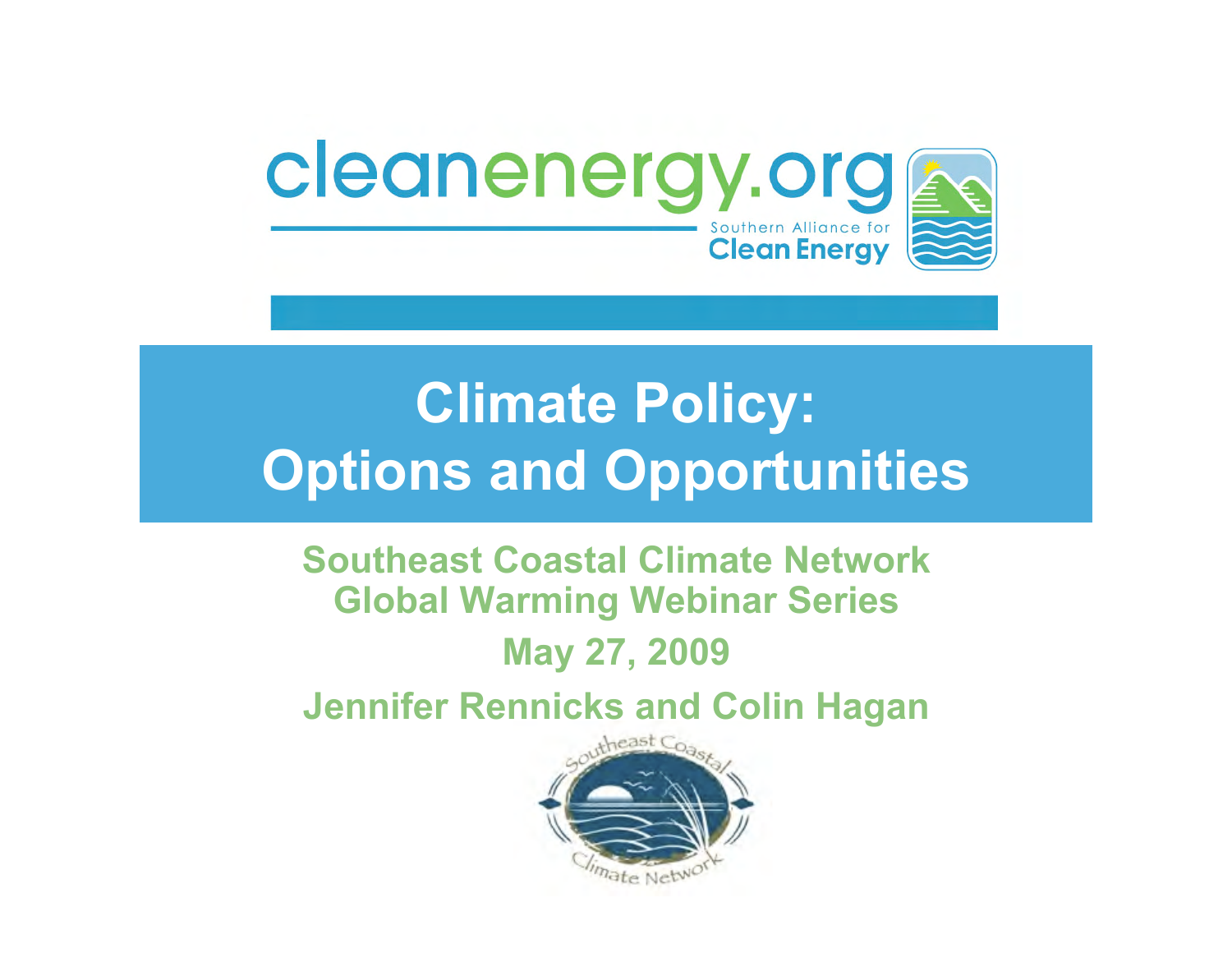#### **Growing Momentum to Address Climate Change**

**"I ask this Congress to send me legislation that places a marketbased cap on carbon pollution and drives the production of more renewable energy in America."** 

*President Obama, Address to Joint Session of Congress, Feb. 24, 2009*

 **"Warming of the climate system is now unequivocal….it is the Administrator's judgment that current and projected levels of… greenhouse gases endanger the public health and welfare of current and future generations."** 

*EPA Proposed Endangerment Finding, April 24, 2009*

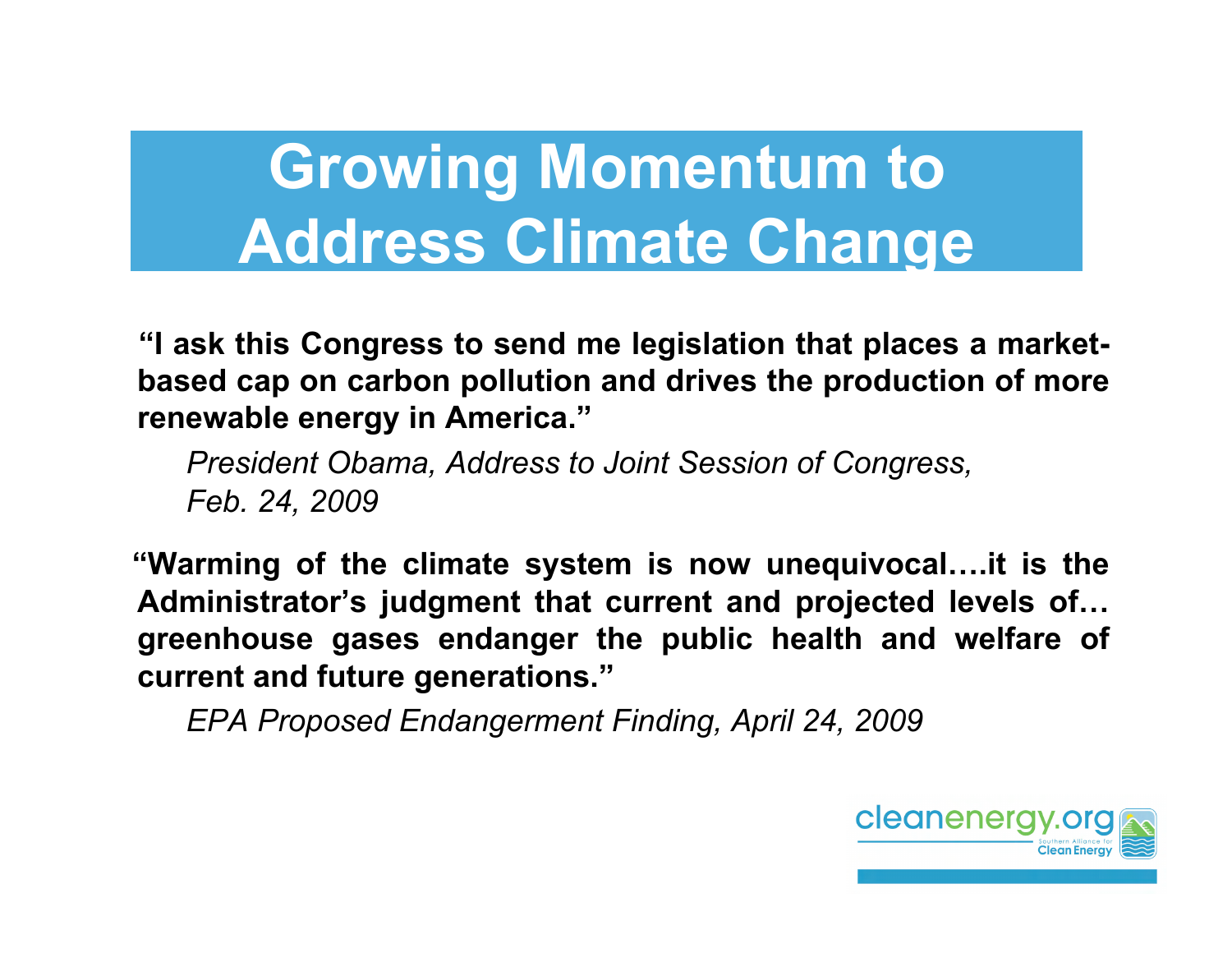## **Three Pillars in Effective Climate Policy**

- **Cap on Emissions in line with science** 
	- Fundamental price and limit on global warming pollution
- **Renewable Electricity Standard: 25% by 2025** 
	- Saves consumers \$64.3 billion on electricity and natural gas by 2025
	- Nearly 300,000 new green jobs
- **Energy Efficiency Resources Standard: 25% by 2020** 
	- Saves consumers \$169 billion (\$38 billion in the Southeast) on electricity and natural gas

cleanenergy.org

– More than 220,000 new green jobs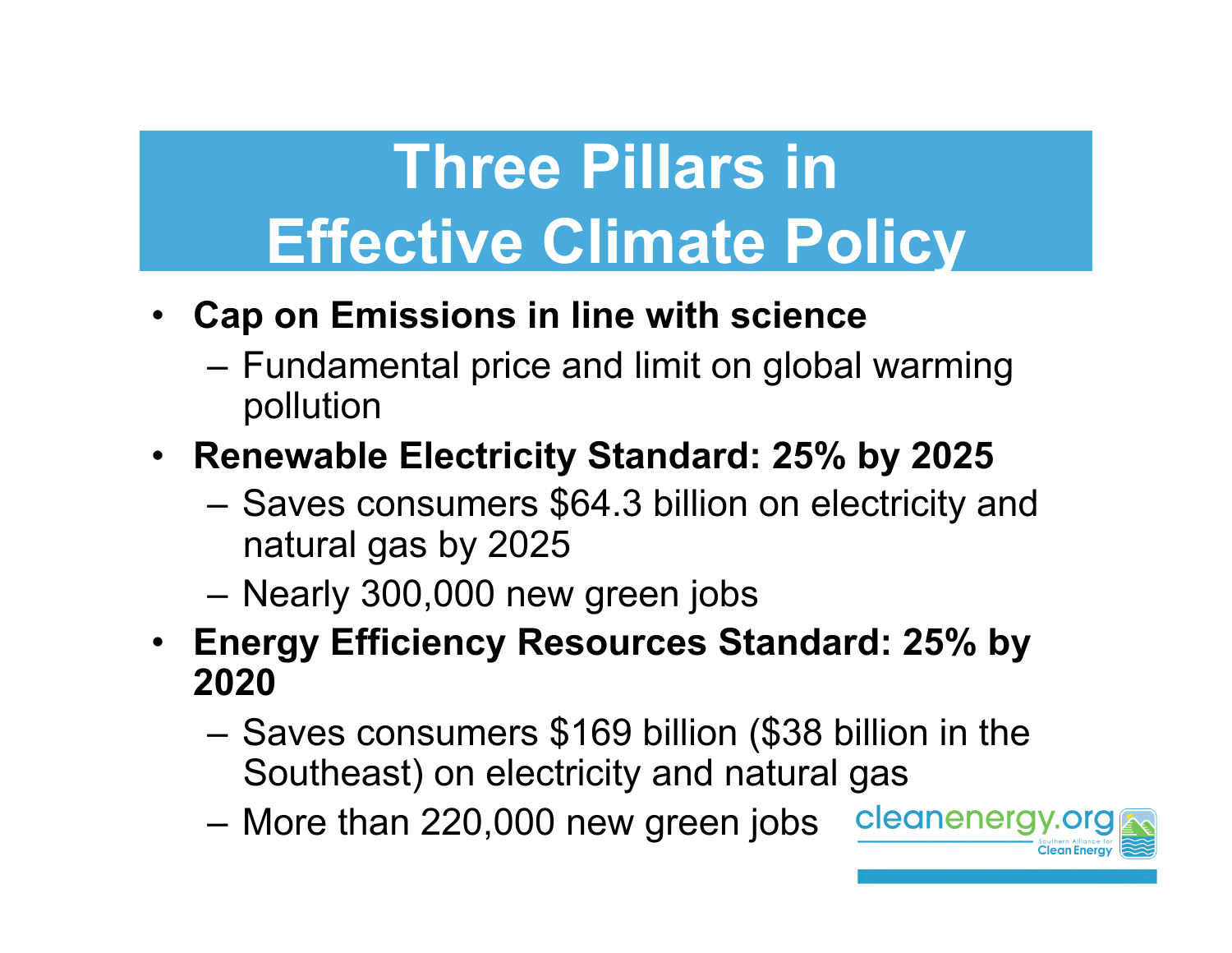## **How to Structure Climate Policy?**

- **Cap and trade**  restricts carbon pollution by limiting how much can be emitted and charging for excess
- **Carbon tax**  levies a tax on coal/oil at the point of production

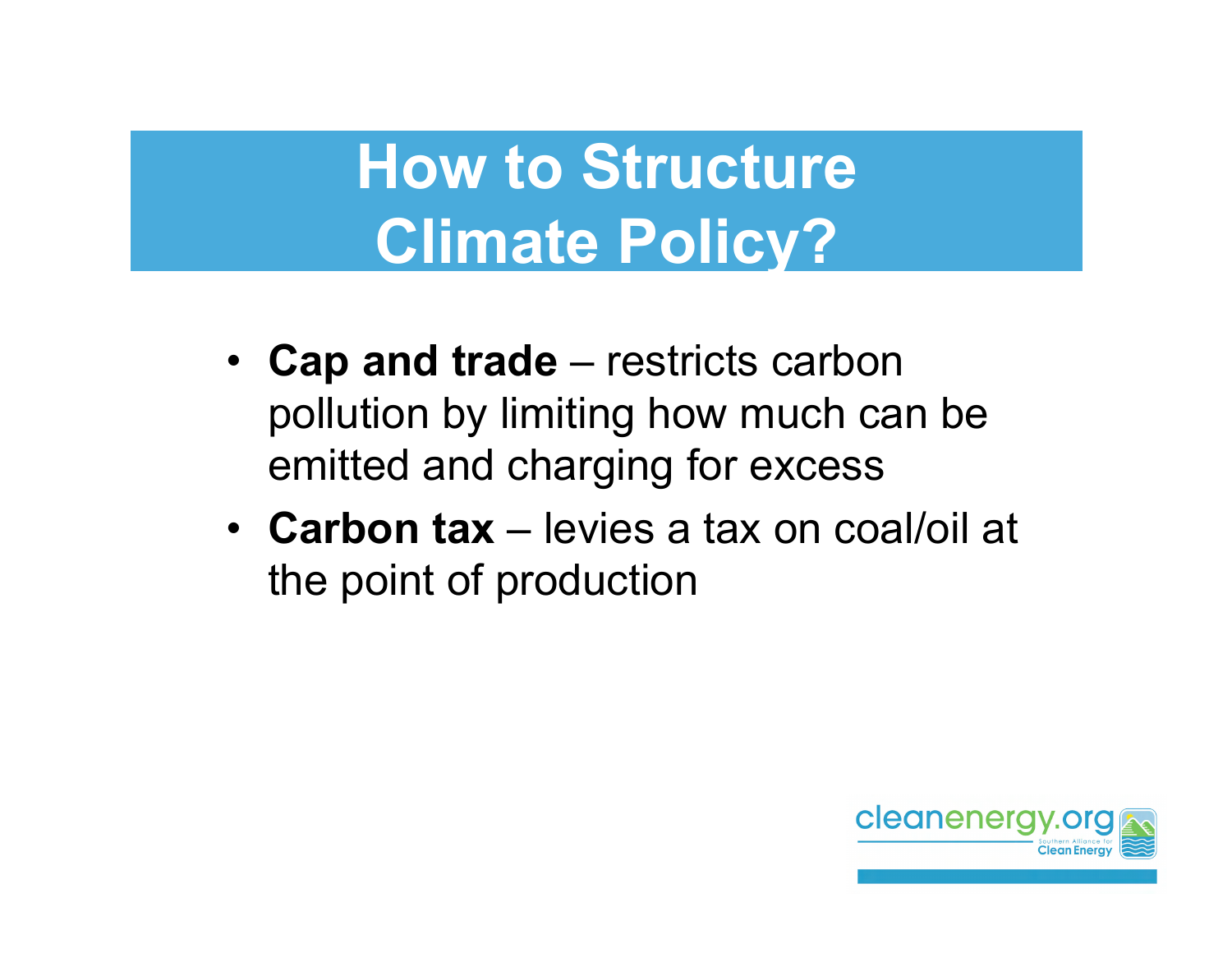## **Cap and Trade Mechanics**

#### • **Previous experience**

- 1990's sulfur trading system
- EU trading program
- Regional Greenhouse Gas Initiative (U.S.)
- **Emission Certainty**
- **Market-based price**



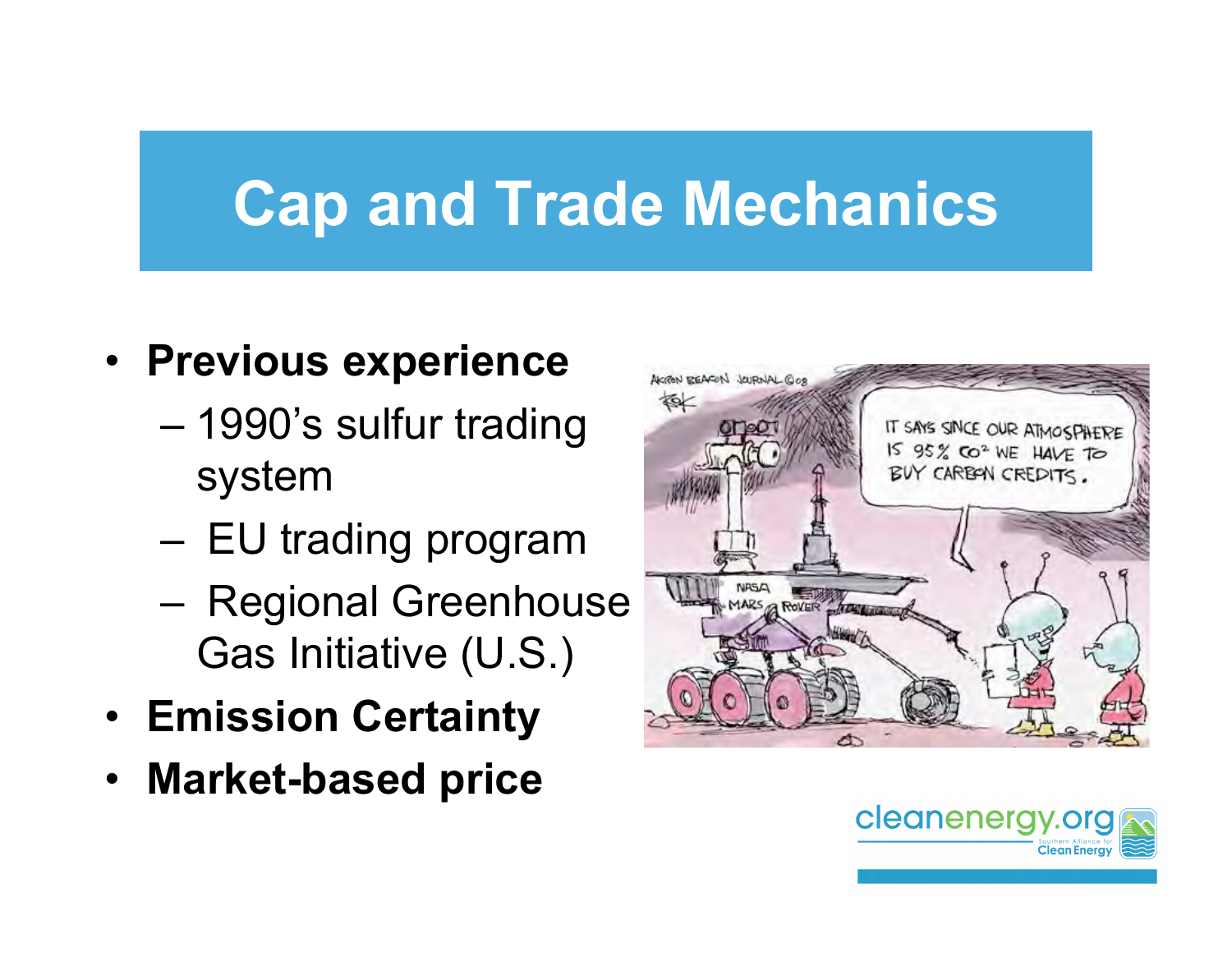## **Cap and Trade: Auction or Allocation?**

- **A cap and trade program requires companies to have pollution credits.**
- **Do we give permits away for free or sell them for profit?**



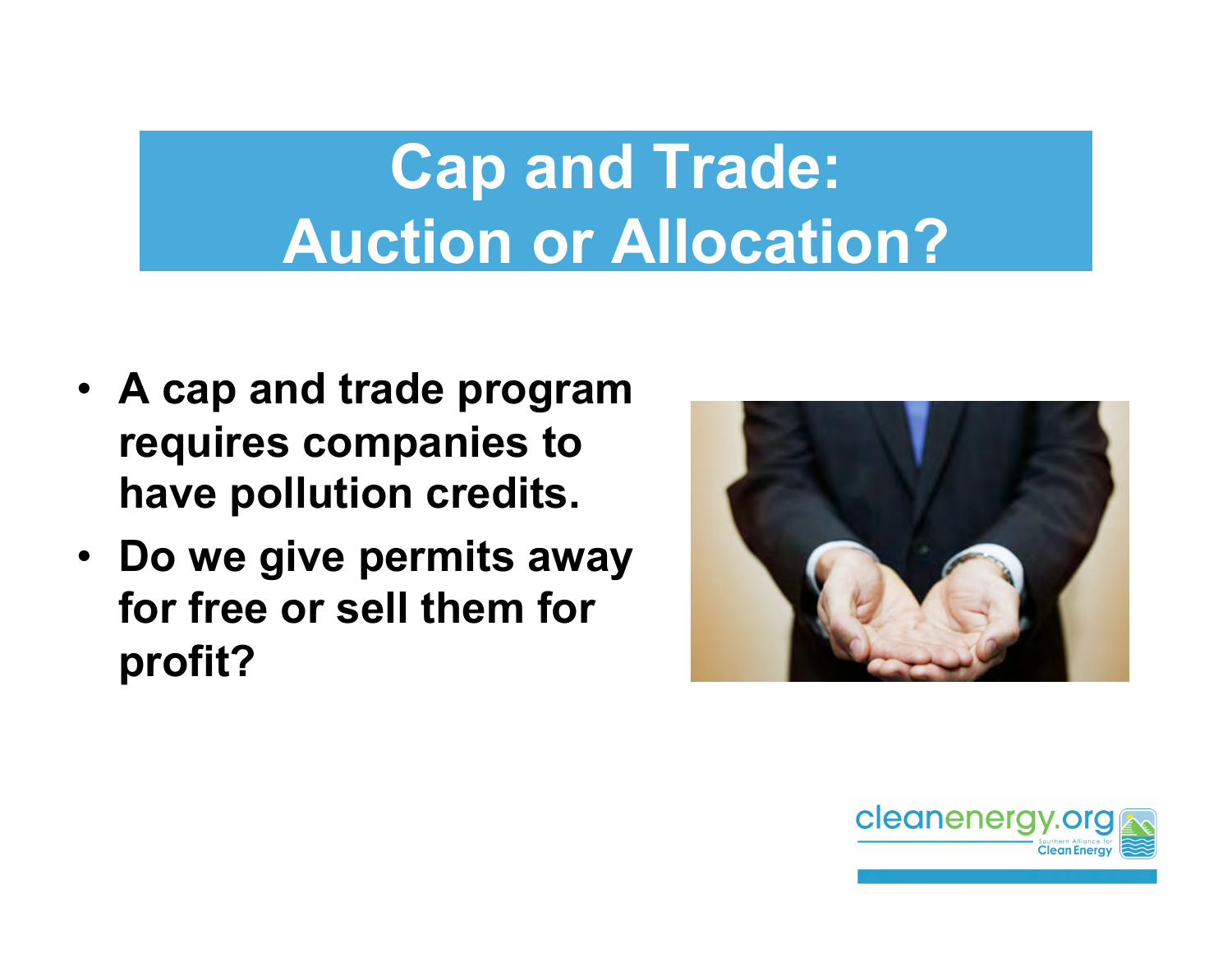# **Cap and Trade: Auction → Revenue**



- **Clean energy investments, R&D**
- **Adaptation for wildlife, sensitive geographic locations**
- **Reduce taxes, provide dividends, etc.**

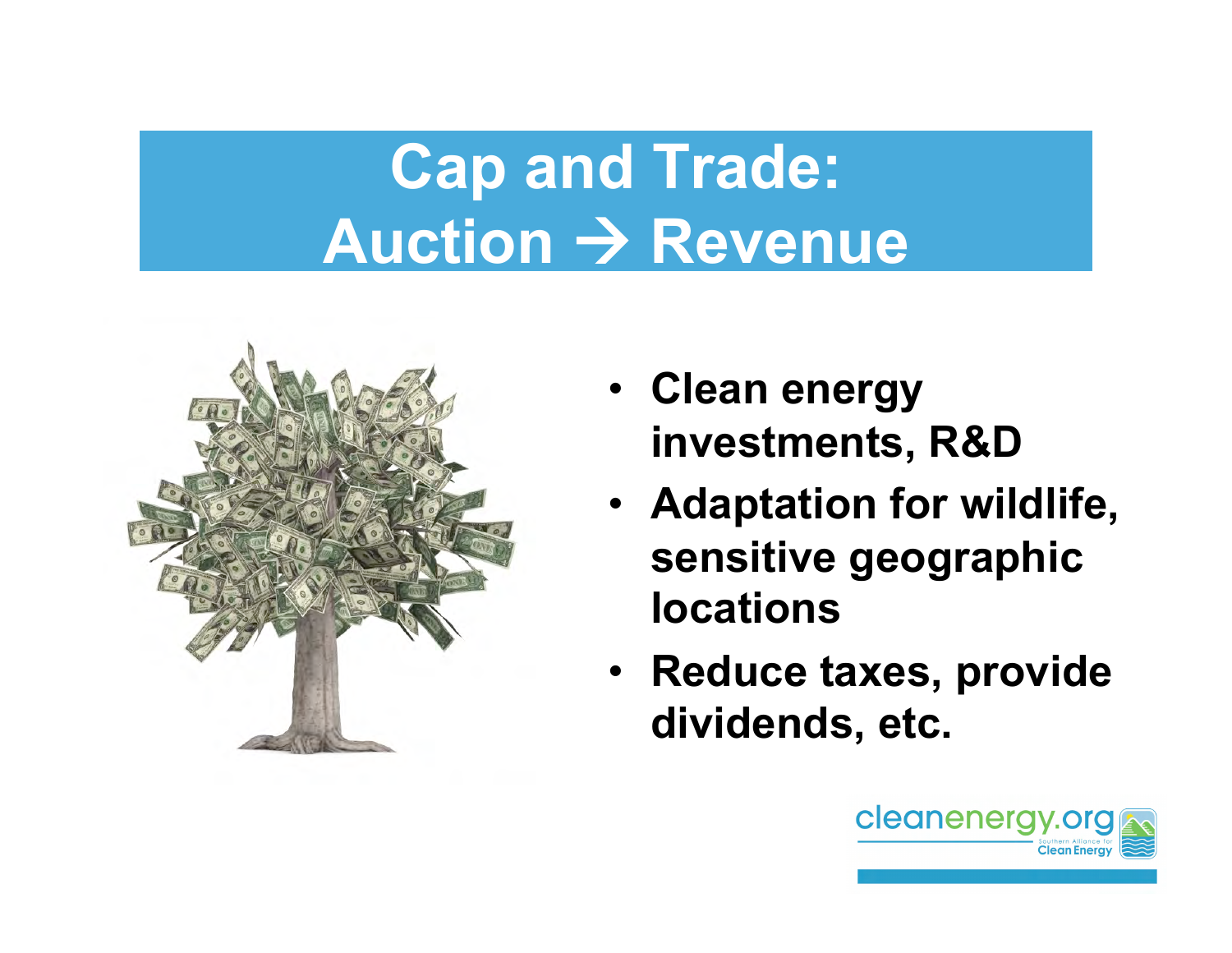## **Cap and Dividend**

- **Also sets a cap on pollution**
- **Auctions 100% of the pollution permits**
- **Gives 100% of the revenue back to the public**



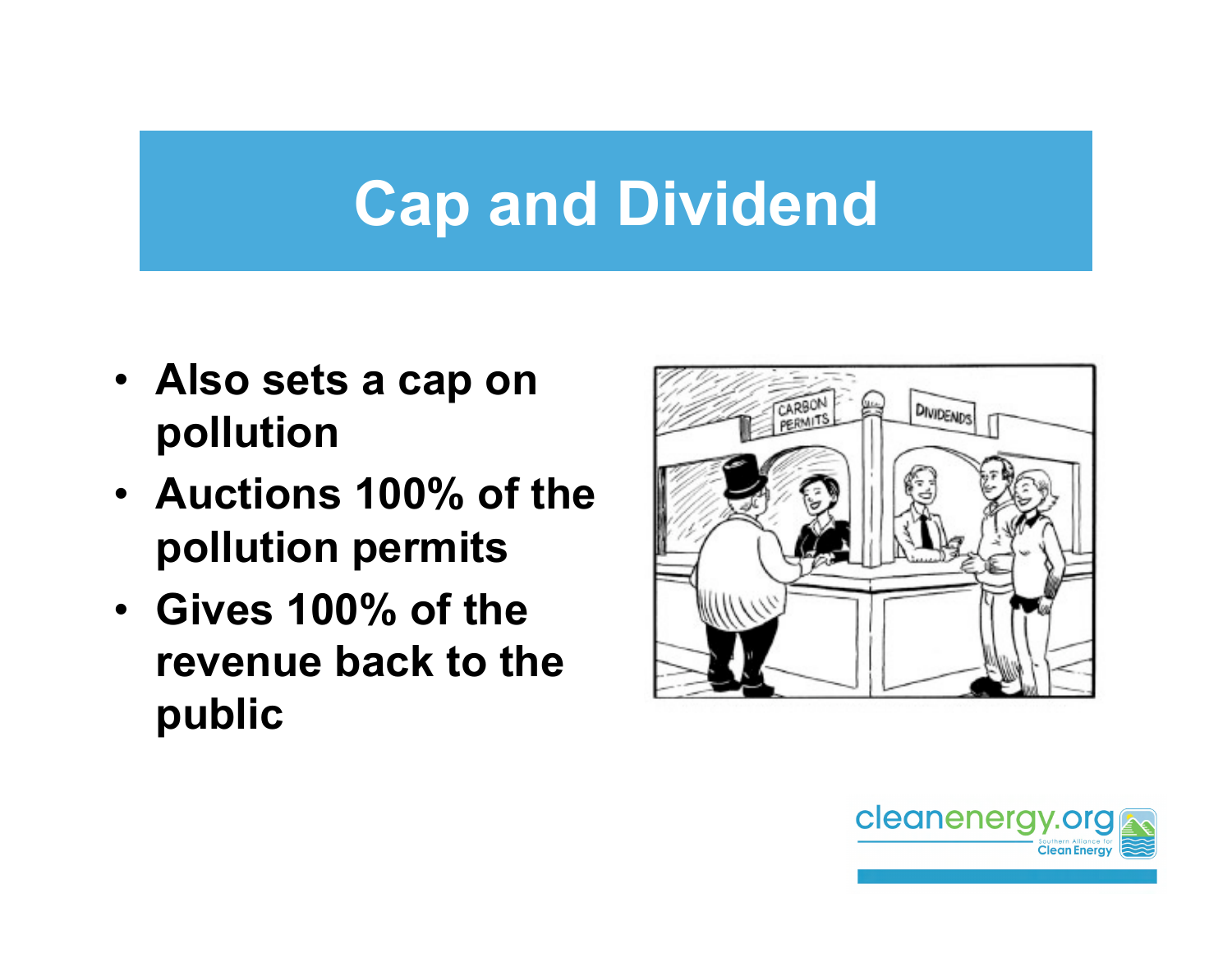#### **Carbon Tax**

- **A carbon tax is the prominent alternative to cap and trade.**
- **"Straightforward" method of putting a price on carbon emissions.**
- **Can be "revenue neutral" and balance higher prices by reducing other taxes.**

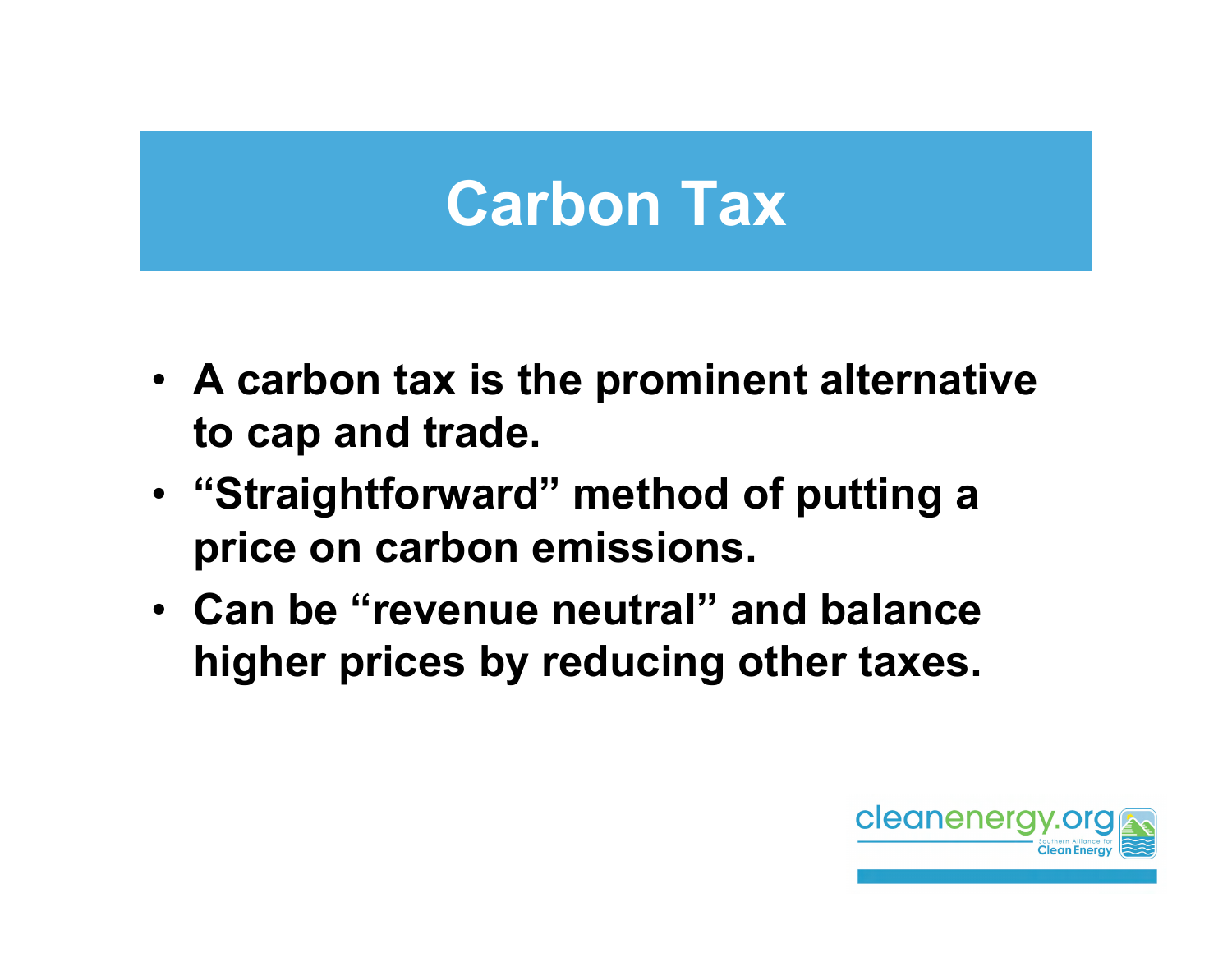#### **American Clean Energy and Security Act of 2009 (ACES)**

- **Targets: 28% below 2005 levels by 2020 76% below 2005 levels by 2050**
- **Nearly 60% of pollution permits ('allocations') given away for free**
- **Includes 20% RES, with energy efficiency meeting 5-8% of the goal**

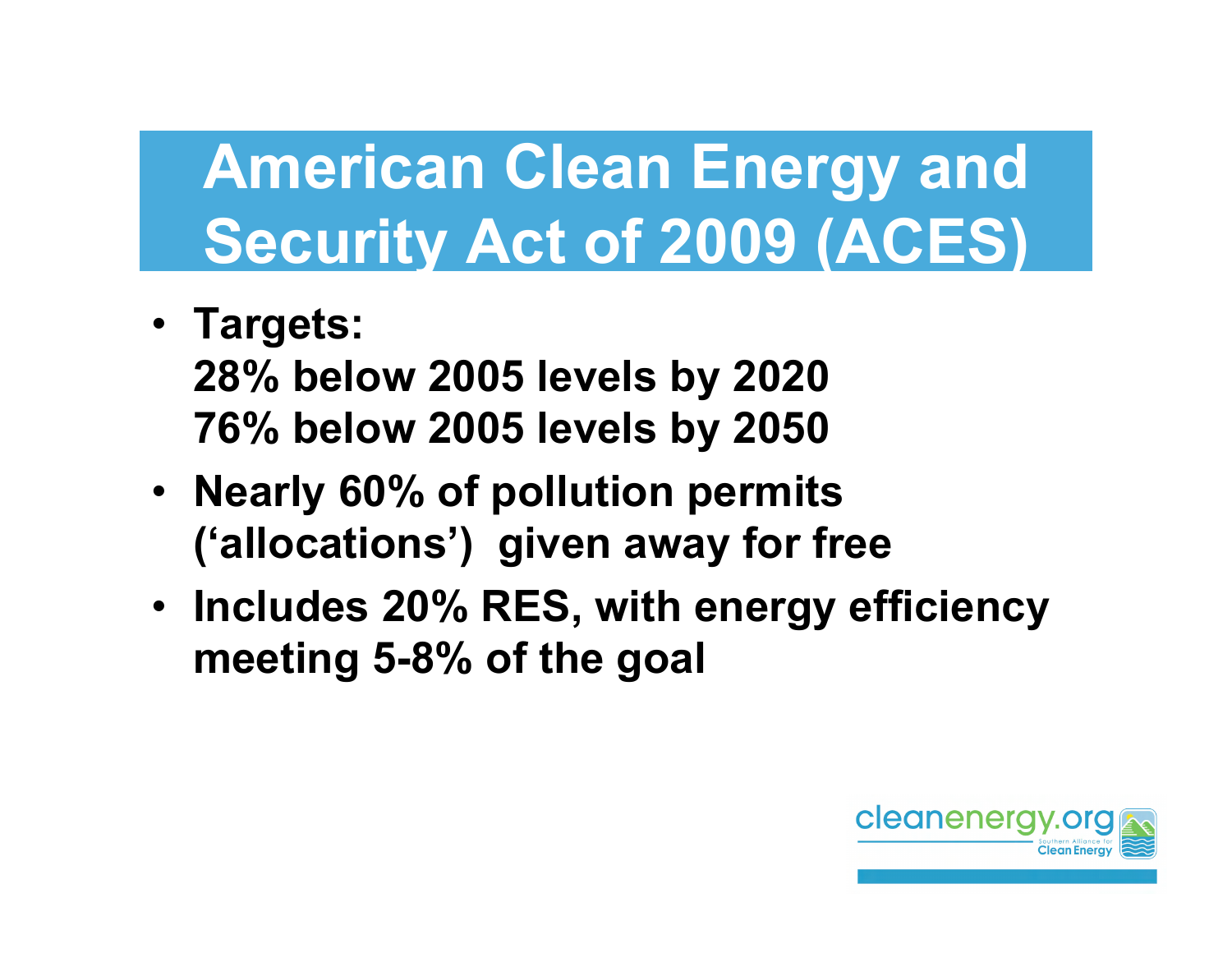#### **Allocations in ACES**

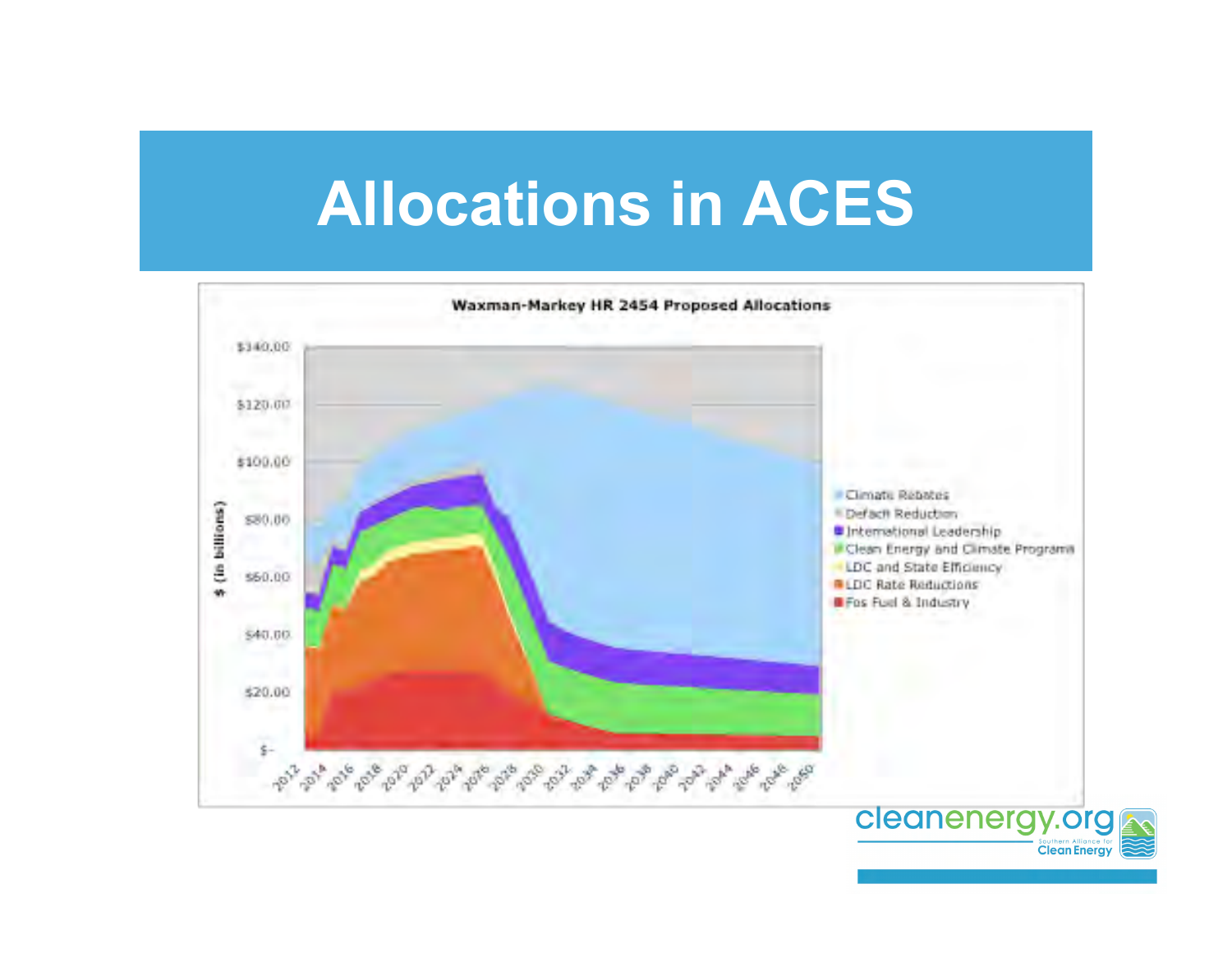## **How the RES in ACES Would Impact the SE**

#### **Exemption from proposed RES varies widely**

| State          | 2007 Electric Sales (GWh) Utilities > 4 million MWh (GWh) Percent of Load Exempt |           |     |
|----------------|----------------------------------------------------------------------------------|-----------|-----|
| <b>TVA</b>     | 170,686                                                                          | 85,313    | 50% |
| Tennessee      | 106,001                                                                          | 56.477    | 47% |
| Mississippi    | 48.153                                                                           | 26,480    | 45% |
| Georgia        | 137.453                                                                          | 95.320    | 31% |
| Southeast      | 939,918                                                                          | 698,608   | 26% |
| Alabama        | 91.828                                                                           | 68.395    | 26% |
| North Carolina | 131,881                                                                          | 99.010    | 25% |
| South Carolina | 81.948                                                                           | 62.482    | 24% |
| <b>USA</b>     | 3,739,785                                                                        | 2,981,265 | 20% |
| Florida        | 231.085                                                                          | 193.977   | 16% |
| Virginia       | 111.568                                                                          | 96.467    | 14% |



#### **Taken from SACE's blog***: http: blog.cleanenergy.org/2009/05/26/tvares-exemption/*

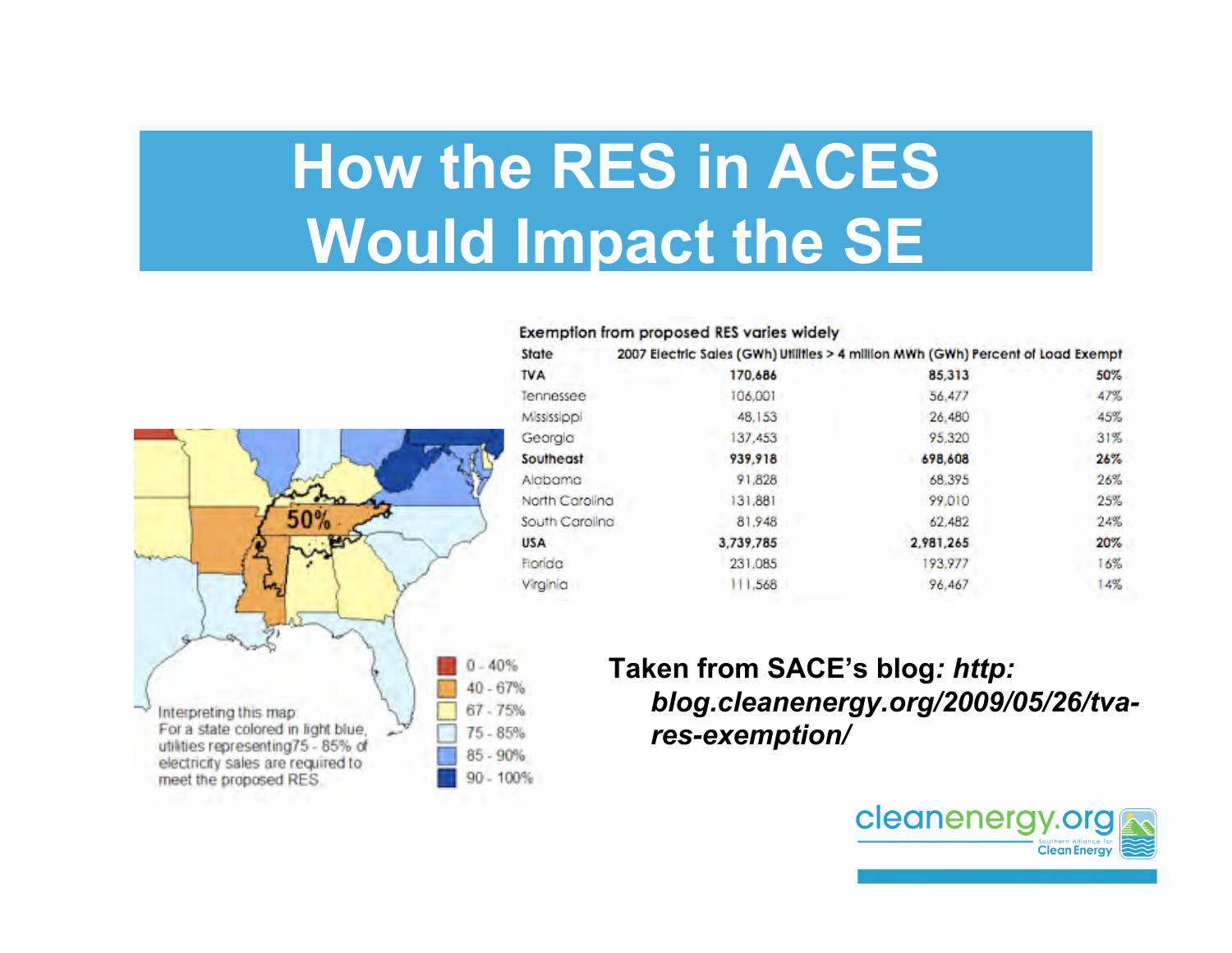## **Looking Ahead**

- **Eight other committees can debate before bill goes to full vote in the House**
- **Opportunities to strengthen & weaken ACES**
- **Unclear timeline for Senate action with at least 2 committees with energy/climate oversight** 
	- Energy & Natural Resources
	- Environment and Public Works